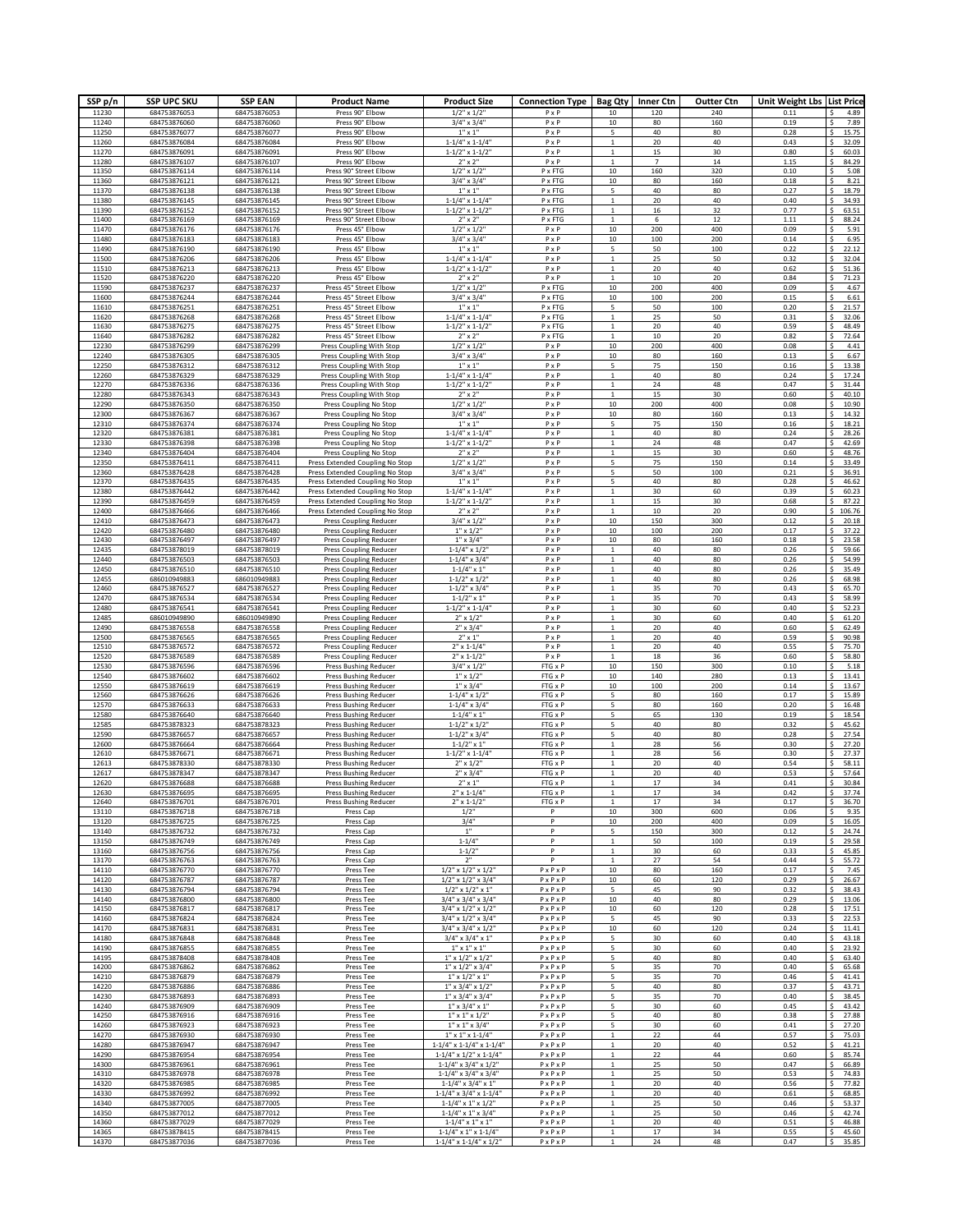| 14380          | 684753877043                 | 684753877043                   |                                                        |                                                                          | $P \times P \times P$                          |                                  |                | 44                  | 0.51         | 37.70                       |
|----------------|------------------------------|--------------------------------|--------------------------------------------------------|--------------------------------------------------------------------------|------------------------------------------------|----------------------------------|----------------|---------------------|--------------|-----------------------------|
| 14390          | 684753877050                 | 684753877050                   | Press Tee                                              | 1-1/4" x 1-1/4" x 3/4"                                                   | $P \times P \times P$                          |                                  | 22             |                     |              | Ŝ                           |
| 14395          | 684753878422                 | 684753878422                   | Press Tee<br>Press Tee                                 | $1 - 1/4$ " x $1 - 1/4$ " x $1$ "<br>$1 - 1/2$ " x $1/2$ " x $1 - 1/2$ " | $P \times P \times P$                          |                                  | 22<br>11       | 44<br>22            | 0.55<br>0.70 | 40.66<br>78.60              |
| 14400          | 684753877067                 | 684753877067                   |                                                        | $1 - 1/2$ " x $1 - 1/2$ " x $1 - 1/2$ "                                  | $P \times P \times P$                          | -1                               | 10             | 20                  | 0.88         | 78.44                       |
| 14410          | 684753877074                 | 684753877074                   | Press Tee<br>Press Tee                                 | $1 - 1/2$ " x $1$ " x $3/4$ "                                            | $P \times P \times P$                          |                                  | 15             | 30                  | 0.76         | 105.07                      |
| 14420          | 684753877081                 | 684753877081                   | Press Tee                                              | $1 - 1/2" \times 1" \times 1"$                                           | $P \times P \times P$                          | $\mathbf{1}$                     | 15             | 30                  | 0.81         | 119.51<br>\$                |
| 14430          | 684753877098                 | 684753877098                   | Press Tee                                              | $1 - 1/2$ " x $1$ " x $1 - 1/2$ "                                        | $P \times P \times P$                          | $\mathbf{1}$                     | 15             | 30                  | 1.10         | 131.09<br>s                 |
| 14435          | 684753878439                 | 684753878439                   | Press Tee                                              | $1 - 1/2$ " x $1 - 1/4$ " x $1/2$ "                                      | $P \times P \times P$                          |                                  | 15             | 30                  | 0.75         | 106.52<br>-S                |
| 14440          | 684753877104                 | 684753877104                   | Press Tee                                              | $1 - 1/2$ " x $1 - 1/4$ " x $3/4$ "                                      | $P \times P \times P$                          |                                  | 15             | 30                  | 0.74         | 91.87<br><sup>s</sup>       |
| 14450          | 684753877111                 | 684753877111                   | Press Tee                                              | $1 - 1/2$ " x $1 - 1/4$ " x $1$ "                                        | $P \times P \times P$                          |                                  | 15             | 30                  | 0.81         | \$<br>106.52                |
| 14460          | 684753877128                 | 684753877128                   | Press Tee                                              | $1 - 1/2$ " x $1 - 1/4$ " x $1 - 1/4$ "                                  | $P \times P \times P$                          |                                  | 14             | 28                  | 0.86         | 77.65                       |
| 14465          | 684753878446                 | 684753878446                   | Press Tee                                              | $1 - 1/2$ " x $1 - 1/4$ " x $1 - 1/2$ "                                  | PxPxP                                          |                                  | $11$           | 22                  | 0.81         | 88.30                       |
| 14470          | 684753877135                 | 684753877135                   | Press Tee                                              | $1 - 1/2$ " x $1 - 1/2$ " x $1/2$ "                                      | PxPxP                                          | $\mathbf{1}$                     | 15             | 30                  | 0.70         | <sup>s</sup><br>85.11       |
| 14480          | 684753877142                 | 684753877142                   | Press Tee                                              | $1 - 1/2$ " x $1 - 1/2$ " x $3/4$ "                                      | $P \times P \times P$                          |                                  | 15             | 30                  | 0.81         | 69.68                       |
| 14490          | 684753877159                 | 684753877159                   | Press Tee                                              | $1 - 1/2$ " x $1 - 1/2$ " x $1$ "                                        | $P \times P \times P$                          | $\mathbf{1}$                     | 14             | 28                  | 0.85         | 72.31                       |
| 14500          | 684753877166                 | 684753877166                   | Press Tee                                              | $1 - 1/2$ " x $1 - 1/2$ " x $1 - 1/4$ "                                  | $P \times P \times P$                          | 1                                | 14             | 28                  | 0.89         | Ś<br>77.65                  |
| 14510          | 684753877173                 | 684753877173                   | Press Tee                                              | $2''$ x $2''$ x $2''$                                                    | $P \times P \times P$                          | 1                                | 6              | 12                  | 1.10         | 96.91<br>Ś                  |
| 14515          | 684753878453<br>684753877180 | 684753878453                   | Press Tee                                              | $2''$ x $1''$ x $1'$                                                     | $P \times P \times P$                          | $\mathbf{1}$<br>$\mathbf{1}$     | $10\,$         | 20                  | 1.17         | 117.20<br>\$                |
| 14520<br>14530 | 684753877197                 | 684753877180<br>684753877197   | Press Tee                                              | 2" x 1-1/4" x 1-1/4"<br>2" x 1-1/2" x 3/4"                               | $P \times P \times P$<br>$P \times P \times P$ |                                  | 10<br>$11\,$   | 20<br>22            | 1.17<br>1.02 | 175.04<br>\$<br>150.10<br>Ŝ |
| 14540          | 684753877203                 | 684753877203                   | Press Tee<br>Press Tee                                 | $2''$ x 1-1/2" x 1"                                                      | $P \times P \times P$                          |                                  | 10             | 20                  | 1.10         | s.<br>148.18                |
| 14550          | 684753877210                 | 684753877210                   | Press Tee                                              | 2" x 1-1/2" x 1-1/4"                                                     | $P \times P \times P$                          |                                  | $\overline{7}$ | 14                  | 1.23         | s.<br>153.05                |
| 14560          | 684753877227                 | 684753877227                   | Press Tee                                              | $2''$ x 1-1/2" x 1-1/2"                                                  | $P \times P \times P$                          |                                  | $\overline{7}$ | 14                  | 1.36         | 155.17<br>Ś                 |
| 14570          | 684753877234                 | 684753877234                   | Press Tee                                              | $2''$ x 1-1/2" x 2"                                                      | $P \times P \times P$                          |                                  | 5              | $10\,$              | 1.32         | 144.46<br>Ś                 |
| 14580          | 684753877241                 | 684753877241                   | Press Tee                                              | $2''$ x $2''$ x $1/2''$                                                  | $P \times P \times P$                          |                                  | 9              | 18                  | 0.88         | 134.13<br>Š.                |
| 14590          | 684753877258                 | 684753877258                   | Press Tee                                              | $2'' \times 2'' \times 3/4'$                                             | $P \times P \times P$                          |                                  | 9              | 18                  | 0.93         | 113.40                      |
| 14600          | 684753877265                 | 684753877265                   | Press Tee                                              | $2''$ x $2''$ x $1''$                                                    | $P \times P \times P$                          |                                  | 9              | 18                  | 0.99         | 117.20<br>\$.               |
| 14610          | 684753877272                 | 684753877272                   | Press Tee                                              | 2" x 2" x 1-1/4"                                                         | $P \times P \times P$                          |                                  | $\overline{7}$ | 14                  | 1.06         | 119.43                      |
| 14620          | 684753877289                 | 684753877289                   | Press Tee                                              | $2''$ x $2''$ x 1-1/2                                                    | $P \times P \times P$                          | -1                               | $\overline{7}$ | 14                  | 1.10         | 89.79                       |
| 22110          | 684753877418                 | 684753877418                   | Press XL 90° Elbow                                     | $2 - 1/2$ " x 2-1/2                                                      | PxP                                            |                                  |                | 8                   | 2.10         | 240.34                      |
| 22120          | 684753877425                 | 684753877425                   | Press XL 90° Elbow                                     | $3" \times 3"$                                                           | $P \times P$                                   | $\mathbf{1}$                     |                | 5                   | 3.03         | 302.38<br>\$                |
| 22130          | 684753877432                 | 684753877432                   | Press XL 90° Elbow                                     | $4" \times 4"$                                                           | PxP                                            | $\overline{1}$                   |                | $\overline{2}$      | 5.73         | 374.09<br>s                 |
| 22140          | 684753877449                 | 684753877449                   | Press XL 90° Street Elbow                              | $2 - 1/2$ " x $2 - 1/2$                                                  | P x FTG                                        |                                  |                | 8                   | 1.96         | 269.15<br>s.                |
| 22150<br>22160 | 684753877456<br>684753877463 | 684753877456<br>684753877463   | Press XL 90° Street Elbow                              | $3'' \times 3''$<br>4" x 4"                                              | P x FTG                                        | $\overline{1}$<br>$\overline{1}$ |                | 5<br>$\overline{2}$ | 2.86<br>5.51 | \$312.98<br>\$              |
| 22170          |                              | 684753877470                   | Press XL 90° Street Elbow                              |                                                                          | P x FTG<br>PxP                                 |                                  |                | 12                  |              | 398.56<br>¢                 |
| 22180          | 684753877470<br>684753877487 | 684753877487                   | Press XL 45° Elbow<br>Press XL 45° Elbow               | $2 - 1/2$ " x $2 - 1/2$<br>$3" \times 3"$                                | PxP                                            | $\mathbf 1$                      |                | 6                   | 1.61<br>2.34 | 161.85<br>226.83<br>Ś       |
| 22190          | 684753877494                 | 684753877494                   | Press XL 45° Elbow                                     | 4" x 4"                                                                  | PxP                                            | $\mathbf 1$                      |                | $\overline{2}$      | 4.22         | s.<br>321.06                |
| 22200          | 684753877500                 | 684753877500                   | Press XL 45° Street Elbow                              | $2 - 1/2$                                                                | P x FTG                                        | $\mathbf{1}$                     |                | 12                  | 1.56         | 197.42<br><b>S</b>          |
| 22210          | 684753877517                 | 684753877517                   | Press XL 45° Street Elbow                              | $3" \times 3"$                                                           | P x FTG                                        | $\mathbf{1}$                     |                | 6                   | 2.19         | 285.58<br><sup>s</sup>      |
| 22220          | 684753877524                 | 684753877524                   | Press XL 45° Street Elbow                              | $4" \times 4"$                                                           | P x FTG                                        | $\mathbf{1}$                     |                | $\overline{2}$      | 4.02         | 360.78<br>s                 |
| 22230          | 684753877531                 | 684753877531                   | Press XL Coupling With Stop                            | $2 - 1/2$ " x $2 - 1/2$                                                  | PxP                                            | 1                                |                | 20                  | 1.21         | 119.74<br>\$.               |
| 22240          | 684753877548                 | 684753877548                   | Press XL Coupling With Stop                            | $3'' \times 3''$                                                         | PxP                                            | $\mathbf{1}$                     |                | 15                  | 1.67         | 152.46<br>\$                |
| 22250          | 684753877555                 | 684753877555                   | Press XL Coupling With Stop                            | 4" x 4"                                                                  | PxP                                            | $\mathbf{1}$                     |                | 6                   | 2.88         | 215.76<br>\$                |
| 22260          | 684753877562                 | 684753877562                   | Press XL Coupling No Stop                              | $2 - 1/2$ " x $2 - 1/2$ "                                                | $P \times P$                                   |                                  |                | 20                  | 1.21         | 121.38<br>s                 |
| 22270          | 684753877579                 | 684753877579                   | Press XL Coupling No Stop                              | $3" \times 3"$                                                           | $P \times P$                                   |                                  |                | 15                  | 1.67         | $\mathsf{s}$<br>156.74      |
| 22280          | 684753877586                 | 684753877586                   | Press XL Coupling No Stop                              | 4" x 4"                                                                  | PxP                                            |                                  |                | 6                   | 2.88         | s.<br>215.44                |
| 22290          | 684753877593                 | 684753877593                   | Press XL Coupling Reducer                              | $2 - 1/2" \times 1"$                                                     | PxP                                            |                                  |                | 25                  | 0.83         | 241.33<br>Ś                 |
| 22300          | 684753877609                 | 684753877609                   | Press XL Coupling Reducer                              | 2-1/2" x 1-1/4"                                                          | PxP                                            | $\overline{1}$                   |                | 25                  | 0.85         | 250.92<br>Ś<br>¢            |
| 22310          | 684753877616                 | 684753877616                   | Press XL Coupling Reducer                              | $2 - 1/2" \times 1 - 1/2"$                                               | PxP                                            | $\mathbf{1}$                     |                | 25                  | 0.99         | 253.55                      |
| 22320<br>22330 | 684753877623<br>684753878316 | 684753877623<br>684753878316   | Press XL Coupling Reducer<br>Press XL Coupling Reducer | $2 - 1/2" \times 2'$<br>$3'' \times 1 - 1/4'$                            | PxP<br>PxP                                     | $\mathbf{1}$                     |                | 25<br>15            | 1.05<br>1.23 | 241.50<br>280.55            |
| 22340          | 684753877630                 | 684753877630                   | Press XL Coupling Reducer                              | $3'' \times 1 - 1/2'$                                                    | PxP                                            |                                  |                | 15                  | 1.25         | 281.25                      |
| 22350          | 684753877647                 | 684753877647                   | Press XL Coupling Reducer                              | $3'' \times 2''$                                                         | PxP                                            | $\mathbf{1}$                     |                | 15                  | 1.29         | 281.25                      |
| 22360          | 684753877654                 | 684753877654                   | Press XL Coupling Reducer                              | $3''$ x 2-1/2                                                            | PxP                                            |                                  |                | 15                  | 1.51         | 329.74                      |
| 22370          | 684753877661                 | 684753877661                   | Press XL Coupling Reducer                              | 4" x 2"                                                                  | PxP                                            | $\mathbf{1}$                     |                | $10\,$              | 2.09         | 349.79<br>\$                |
| 22380          | 684753877678                 | 684753877678                   | Press XL Coupling Reducer                              | $4" \times 2 - 1/2"$                                                     | PxP                                            | $\overline{1}$                   |                | $10\,$              | 2.33         | 386.17<br>s                 |
| 22390          | 684753877685                 | 684753877685                   | Press XL Coupling Reducer                              | $4'' \times 3''$                                                         | PxP                                            |                                  |                | $10\,$              | 2.48         | 425.15<br>s.                |
| 22400          | 684753877692                 | 684753877692                   | Press XL Bushing Reducer                               | $2 - 1/2" \times 1"$                                                     | FTG x P                                        | $\overline{1}$                   |                | 30                  | 0.75         | s.<br>125.34                |
| 22410          | 684753877708                 | 684753877708                   | Press XL Bushing Reducer                               | 2-1/2" x 1-1/4"                                                          | FTG x P                                        | $\mathbf{1}$                     |                | 30                  | 0.74         | \$176.10                    |
| 22420          | 684753877715                 | 684753877715                   | <b>Press XL Bushing Reducer</b>                        | $2 - 1/2$ " x $1 - 1/2$                                                  | FTG x P                                        | $\overline{1}$                   |                | 30                  | 0.88         | 177.16<br>Ś                 |
| 22430          | 684753877722                 | 684753877722                   | Press XL Bushing Reducer                               | $2 - 1/2" \times 2"$                                                     | FTG x P                                        | $\mathbf 1$                      |                | 30                  | 0.78         | 152.33<br>¢                 |
| 22440          | 684753877739                 | 684753877739                   | Press XL Bushing Reducer                               | $3'' \times 1 - 1/4'$                                                    | FTG x P                                        | $\mathbf 1$                      |                | 15                  | 1.01         | s.<br>203.91                |
| 22450          | 684753877746                 | 684753877746                   | Press XL Bushing Reducer                               | $3'' \times 1 - 1/2'$                                                    | FTG x P                                        |                                  |                | 15                  | 1.16<br>0.89 | 193.79<br>188.61<br>s.      |
| 22460<br>22470 | 684753877753<br>684753877760 | 684753877753<br>684753877760   | Press XL Bushing Reducer<br>Press XL Bushing Reducer   | $3'' \times 2''$<br>$3'' \times 2 - 1/2'$                                | FTG x P<br>FTG x P                             | $\mathbf{1}$                     |                | 15<br>15            | 1.19         | \$<br>194.28                |
| 22480          | 684753877777                 | 684753877777                   | Press XL Bushing Reducer                               | 4" x 2"                                                                  | FTG x P                                        | 1                                |                | $10\,$              | 1.89         | 217.05<br>\$.               |
| 22490          | 684753877784                 | 684753877784                   | Press XL Bushing Reducer                               | $4" \times 2 - 1/2'$                                                     | FTG x P                                        | $1\,$                            |                | $10\,$              | 2.12         | 237.15<br>\$                |
| 22500          | 684753877791                 | 684753877791                   | Press XL Bushing Reducer                               | $4" \times 3"$                                                           | FTG x P                                        | $\mathbf{1}$                     |                | 10                  | 2.30         | 250.63<br>\$                |
| 22600          | 686010948725                 | 0686010948725                  | Press Female Adapter                                   | $1/2$ " x $3/8$ "                                                        | P x FPT                                        | 10                               | 150            | 300                 | 0.09         | 7.68                        |
| 22610          | 684753877296                 | 684753877296                   | Press Female Adapter                                   | 1/2"                                                                     | P x FPT                                        | 10                               | 150            | 300                 | 0.10         | 7.05<br><sup>s</sup>        |
| 22620          | 686010948732                 | 0686010948732                  | Press Female Adapter                                   | $1/2$ " x $3/4$ "                                                        | P x FPT                                        | 10                               | 120            | 240                 | 0.15         | 14.94                       |
| 22630          | 686010948749                 | 0686010948749                  | Press Female Adapter                                   | $3/4$ " x $1/2$ "                                                        | P x FPT                                        | 10                               | 100            | 200                 | 0.17         | 10.92<br>.s                 |
| 22640          | 684753877302                 | 684753877302                   | Press Female Adapter                                   | 3/4"                                                                     | P x FPT                                        | 10                               | 100            | 200                 | 0.17         | <sup>s</sup><br>10.99       |
| 22650          | 686010948756                 | 0686010948756                  | Press Female Adapter                                   | $1''$ x $1/2'$                                                           | P x FPT                                        | 10                               | 70             | 140                 | 0.29         | <sup>s</sup><br>38.58       |
| 22660          | 686010948763                 | 0686010948763                  | Press Female Adapter                                   | $1''$ x $3/4''$                                                          | P x FPT                                        | $10\,$                           | 70             | 140                 | 0.22         | 39.17                       |
| 22670          | 684753877319                 | 684753877319<br>0686010948770  | Press Female Adapter                                   | 1"<br>$1"$ x $1-1/4'$                                                    | P x FPT                                        | 10                               | 60             | 120                 | 0.25         | 21.02                       |
| 22680<br>22690 | 686010948770<br>686010948787 | 0686010948787                  | Press Female Adapter                                   | $1 - 1/4$ " x 1'                                                         | P x FPT<br>P x FPT                             | 1                                | 36<br>36       | 72<br>72            | 0.46<br>0.29 | 40.32<br>48.67              |
| 22700          | 684753877326                 | 684753877326                   | Press Female Adapter<br>Press Female Adapter           | $1 - 1/4"$                                                               | P x FPT                                        | 1                                | 36             | 72                  | 0.34         | 48.23                       |
| 22710          | 686010948794                 | 0686010948794                  | Press Female Adapter                                   | $1 - 1/4" \times 1 - 1/2"$                                               | P x FPT                                        | $1\,$                            | 25             | 50                  | 0.62         | 65.68<br>\$.                |
| 22720          | 686010948800                 | 0686010948800                  | Press Female Adapter                                   | $1 - 1/2" \times 1 - 1/4"$                                               | P x FPT                                        | $\mathbf{1}$                     | 25             | 50                  | 0.46         | 68.51<br>.s                 |
| 22730          | 684753877333                 | 684753877333                   | Press Female Adapter                                   | $1 - 1/2"$                                                               | P x FPT                                        | $\mathbf{1}$                     | 27             | 54                  | 0.53         | 67.54<br>Ŝ                  |
| 22740          | 684753877340                 | 684753877340                   | Press Female Adapter                                   | 2"                                                                       | P x FPT                                        | $\mathbf{1}$                     | 18             | 36                  | 0.78         | s.<br>112.45                |
| 22750          | 684753877838                 | 684753877838                   | Press XL Female Adapter                                | $2 - 1/2"$                                                               | P x FPT                                        | $\mathbf 1$                      |                | 20                  | 1.60         | \$<br>276.53                |
| 22760          | 684753877845                 | 684753877845                   | Press XL Female Adapter                                | 3"                                                                       | P x FPT                                        | $\mathbf{1}$                     |                | 15                  | 2.20         | 452.88                      |
| 22770          | 684753877852                 | 684753877852                   | Press XL Female Adapter                                | $4\mathrm{^{\prime\prime}}$                                              | P x FPT                                        | $\mathbf 1$                      |                | 6                   | 3.80         | 583.54                      |
| 22900          | 686010948817                 | 0686010948817                  | Press Male Street Adapter                              | $1/2$ " x $3/8$ "                                                        | FTG x MPT                                      | 5                                | 200            | 400                 | 0.07         | .s<br>21.92                 |
| 22910          | 686010948824                 | 0686010948824                  | Press Male Street Adapter                              | $1/2$ " x $1/2$ "                                                        | FTG x MPT                                      |                                  | 200            | 400                 | 0.11         | 20.55                       |
| 22920          | 686010948831                 | 0686010948831                  | Press Male Street Adapter                              | $1/2$ " x $3/4$ "                                                        | FTG x MPT                                      | 5                                | 150            | 300                 | 0.16         | 33.36<br>.s                 |
| 22930          | 686010948848                 | 0686010948848                  | Press Male Street Adapter                              | $3/4$ " x $1/2$ "                                                        | FTG x MPT                                      | 5                                | 125            | 250                 | 0.10         | Ś<br>33.72                  |
| 22940          | 686010948855                 | 0686010948855                  | Press Male Street Adapter                              | $3/4$ " x $3/4$ "                                                        | FTG x MPT                                      | 5                                | 125            | 250                 | 0.16         | 34.32                       |
| 22950<br>22960 | 686010948862<br>686010948879 | 0686010948862<br>0686010948879 | Press Male Street Adapter<br>Press Male Street Adapter | $1''$ x $3/4''$<br>$1"$ x $1"$                                           | FTG x MPT<br>FTG x MPT                         | 5<br>5                           | 90<br>75       | 180<br>150          | 0.18<br>0.24 | 51.61<br>\$.<br>51.32<br>Ŝ  |
| 22970          | 686010948886                 | 0686010948886                  | Press Male Street Adapter                              | $1 - 1/4" \times 1 - 1/4"$                                               | FTG x MPT                                      |                                  | 36             | 72                  | 0.51         | 66.76                       |
| 22980          | 686010948893                 | 0686010948893                  | Press Male Street Adapter                              | $1 - 1/2" \times 1 - 1/2"$                                               | FTG x MPT                                      | $\mathbf{1}$                     | 28             | 56                  | 0.59         | <sup>s</sup><br>99.57       |
| 22990          | 686010948909                 | 0686010948909                  | Press Male Street Adapter                              | $2" \times 2"$                                                           | FTG x MPT                                      |                                  | 16             | 32                  | 0.91         | <sup>s</sup><br>146.55      |
| 23110          | 684753878378                 | 684753878378                   | Press XL Cap                                           | $2 - 1/2"$                                                               | P                                              | $\mathbf{1}$                     |                | 30                  | 0.40         | 169.24<br><sup>s</sup>      |
| 23120          | 684753878385                 | 684753878385                   | Press XL Cap                                           | $3"$                                                                     | P                                              | $\mathbf 1$                      |                | 20                  | 0.46         | 214.23<br>\$.               |
| 23130          | 684753878392                 | 684753878392                   | Press XL Cap                                           | 4"                                                                       | P                                              | $\mathbf{1}$                     |                | 15                  | 0.37         | 249.76                      |
| 23140          | 684753878545                 | 684753878545                   | Press Cross Over                                       | $1/2$ " x $1/2$ "                                                        | PxP                                            | $10\,$                           |                | 150                 | 0.24         | 33.31                       |
| 23150          | 686010948572                 | 0686010948572                  | Press Cross Over                                       | $3/4$ " x $3/4$ "                                                        | PxP                                            | 10                               |                | 80                  | 0.41         | 41.41                       |
| 23160          | 686010948589                 | 0686010948589                  | Press Street Cross Over                                | $1/2$ " x $1/2$ "                                                        | FTG x P                                        | 10                               |                | 150                 | 0.19         | 34.40                       |
| 23170          | 686010948596                 | 0686010948596                  | Press Street Cross Over                                | $3/4$ " x $3/4$ "                                                        | FTG x P<br>P x MPT                             | $10\,$                           |                | 80                  | 0.32         | 44.30                       |
|                |                              |                                |                                                        |                                                                          |                                                | $10\,$                           |                |                     |              |                             |
| 23250          | 686010948602                 | 0686010948602                  | Press Male Adapter                                     | $1/2$ " x $3/8$ "                                                        |                                                |                                  | 180            | 360                 | 0.08         | 9.16                        |
| 23260          | 684753877357                 | 684753877357                   | Press Male Adapter                                     | 1/2"                                                                     | P x MPT                                        | 10                               | 150            | 300                 | 0.11         | 5.65<br>\$.                 |
| 23270<br>23280 | 686010948619<br>686010948626 | 0686010948619<br>0686010948626 | Press Male Adapter<br>Press Male Adapter               | $1/2$ " x $3/4$ "<br>$3/4" \times 1/2"$                                  | P x MPT<br>P x MPT                             | 10<br>10                         | 120<br>100     | 240<br>200          | 0.19<br>0.17 | 11.85<br>Ŝ<br>12.41<br>Ŝ    |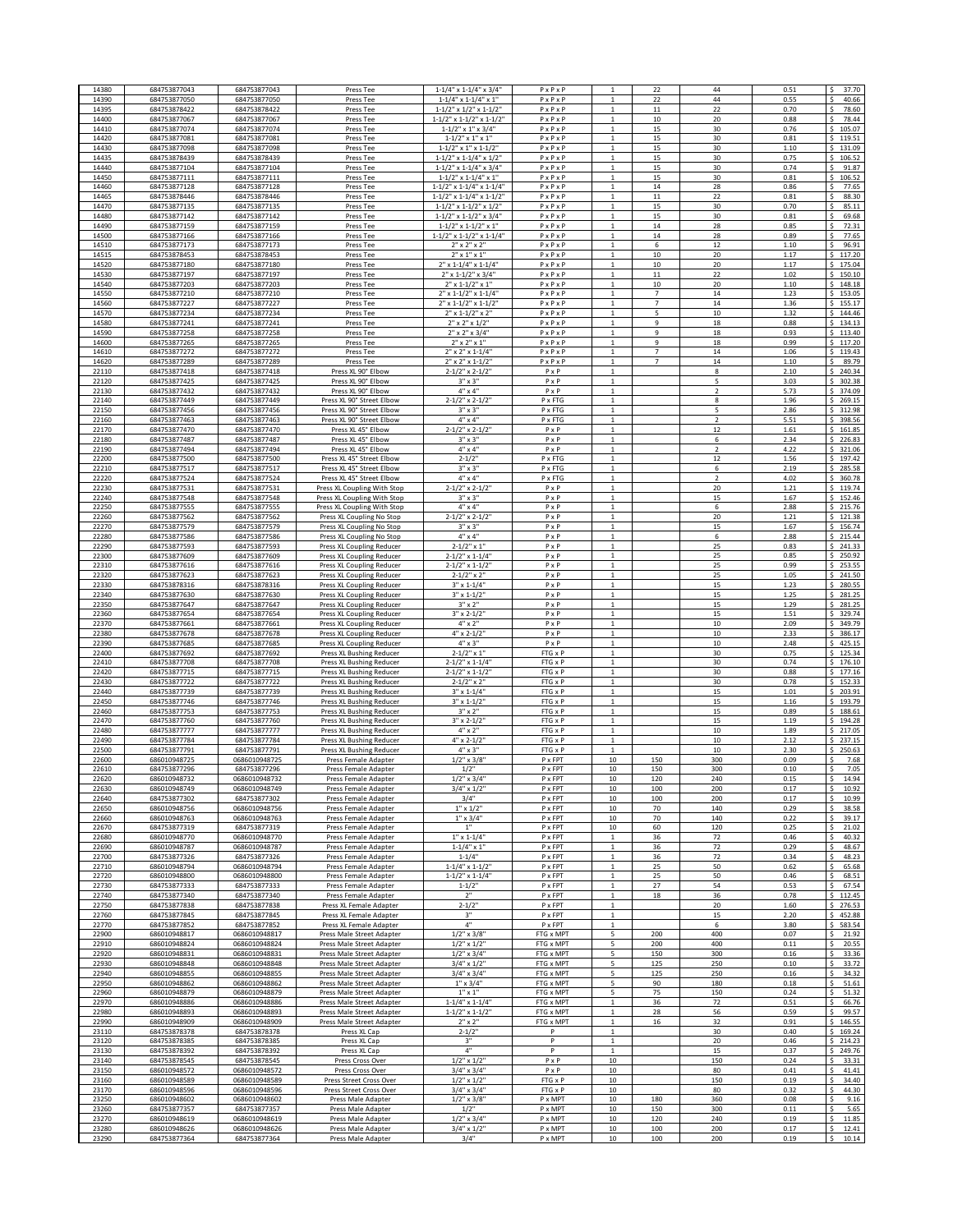| 23300          | 68601094863                  | 0686010948633                  | Press Male Adapter                                         | $3/4$ " x 1'                                        | P x MPT                                        | $10\,$                         | 80         | 160                                        | 0.30         | Ś<br>28.26                    |
|----------------|------------------------------|--------------------------------|------------------------------------------------------------|-----------------------------------------------------|------------------------------------------------|--------------------------------|------------|--------------------------------------------|--------------|-------------------------------|
| 23310          | 686010948640                 | 0686010948640                  | Press Male Adapter                                         | $1''$ x $1/2'$                                      | P x MPT                                        | 10                             | 80         | 160                                        | 0.31         | <sup>s</sup><br>58.70         |
| 23320          | 686010948657                 | 0686010948657                  | Press Male Adapter                                         | $1''$ x $3/4''$                                     | P x MPT                                        | $10\,$                         | 80         | 160                                        | 0.24         | 31.15                         |
| 23330          | 684753877371                 | 684753877371                   | Press Male Adapter                                         | 1"                                                  | P x MPT                                        | 10                             | 80         | 160                                        | 0.28         | 18.92                         |
| 23340          | 686010948664                 | 0686010948664                  | Press Male Adapter                                         | $1''$ x $1 - 1/4'$                                  | P x MPT                                        |                                | 40         | 80                                         | 0.45         | 39.47                         |
| 23350          | 686010948671                 | 0686010948671                  | Press Male Adapter                                         | $1 - 1/4$ " x 1                                     | P x MPT                                        |                                | 40         | 80                                         | 0.34         | 44.60                         |
| 23360          | 684753877388                 | 684753877388                   | Press Male Adapter                                         | $1 - 1/4"$                                          | P x MPT                                        | 1                              | 40         | 80                                         | 0.37         | 40.55                         |
| 23370          | 686010948688                 | 0686010948688                  | Press Male Adapter                                         | $1 - 1/4" \times 1 - 1/2"$                          | P x MPT                                        | $\mathbf{1}$                   | 30         | 60                                         | 0.59         | 47.62<br>Ŝ                    |
| 23380          | 686010948695                 | 0686010948695                  | Press Male Adapter                                         | $1 - 1/2" \times 1 - 1/4"$                          | P x MPT                                        |                                | 27         | 54                                         | 0.59         | 59.82                         |
| 23390          | 684753877395                 | 684753877395                   | Press Male Adapter                                         | $1 - 1/2"$                                          | P x MPT                                        |                                | 22         | 44                                         | 0.63         | 56.84<br>Ŝ                    |
| 23400          | 686010948701                 | 0686010948701                  | Press Male Adapter                                         | $1 - 1/2$ " x 2"                                    | P x MPT                                        |                                | 22         | 44                                         | 1.00         | Ś<br>130.93                   |
| 23410          | 686010948718                 | 0686010948718                  | Press Male Adapter                                         | $2'' \times 1 - 1/2''$                              | P x MPT                                        |                                | 20         | 40                                         | 0.92         | 108.60<br>¢                   |
| 23420          | 684753877401                 | 684753877401                   | Press Male Adapter                                         | 2"                                                  | P x MPT                                        | $\mathbf{1}$                   | 20         | 40                                         | 0.89         | 109.39<br>Ś                   |
| 24110          | 684753877869                 | 684753877869                   | Press XL Tee                                               | 2-1/2" x 3/4" x 2-1/2"                              | $P \times P \times P$                          | $\mathbf 1$                    |            | $\overline{7}$                             |              | 474.04<br>¢                   |
| 24120          | 684753877876<br>684753877883 | 684753877876                   | Press XL Tee<br>Press XL Tee                               | 2-1/2" x 1" x 2-1/2"                                | $P \times P \times P$                          |                                |            | $\overline{7}$<br>7                        | 0.30         | 466.14<br>Ŝ                   |
| 24130<br>24140 | 684753877890                 | 684753877883<br>684753877890   | Press XL Tee                                               | 2-1/2" x 1-1/4" x 2-1/2<br>2-1/2" x 1-1/2" x 2-1/2" | PxPxP<br>$P \times P \times P$                 |                                |            | 6                                          | 0.54<br>0.53 | 466.14<br>433.17              |
| 24150          | 684753877906                 | 684753877906                   | Press XL Tee                                               | 2-1/2" x 2" x 3/4"                                  | $P \times P \times P$                          | $\mathbf{1}$                   |            | $\overline{7}$                             | 0.41         | 455.44                        |
| 24160          | 684753877913                 | 684753877913                   | Press XL Tee                                               | $2 - 1/2$ " x 2" x 1"                               | $P \times P \times P$                          |                                |            | $\overline{7}$                             | 0.42         | 428.84                        |
| 24165          | 684753878460                 | 684753878460                   | Press XL Tee                                               | 2-1/2" x 2" x 1-1/4"                                | $P \times P \times P$                          | $\mathbf{1}$                   |            | 6                                          | 0.46         | 402.00<br>\$                  |
| 24170          | 684753877920                 | 684753877920                   | Press XL Tee                                               | 2-1/2" x 2" x 1-1/2"                                | $P \times P \times P$                          |                                |            | 6                                          | 0.75         | 402.69<br><b>s</b>            |
| 24180          | 684753877937                 | 684753877937                   | Press XL Tee                                               | $2 - 1/2" \times 2" \times 2"$                      | $P \times P \times P$                          |                                |            | 6                                          | 0.74         | 353.77<br>s                   |
| 24190          | 684753877944                 | 684753877944                   | Press XL Tee                                               | $2 - 1/2$ " x 2" x $2 - 1/2$ "                      | $P \times P \times P$                          |                                |            | 6                                          | 0.88         | s.<br>455.68                  |
| 24200          | 684753877951                 | 684753877951                   | Press XL Tee                                               | 2-1/2" x 2-1/2" x 1/2"                              | $P \times P \times P$                          | $\mathbf{1}$                   |            | $\overline{7}$                             | 0.78         | \$<br>390.18                  |
| 24210          | 684753877968                 | 684753877968                   | Press XL Tee                                               | 2-1/2" x 2-1/2" x 3/4"                              | $P \times P \times P$                          |                                |            | $\overline{7}$<br>$\overline{7}$           | 1.01         | 414.08                        |
| 24220<br>24230 | 684753877975<br>684753877982 | 684753877975<br>684753877982   | Press XL Tee<br>Press XL Tee                               | 2-1/2" x 2-1/2" x 1"<br>2-1/2" x 2-1/2" x 1-1/4'    | $P \times P \times P$<br>PxPxP                 | $\mathbf{1}$<br>$\mathbf{1}$   |            | $\overline{7}$                             | 1.16<br>0.89 | 414.08<br>×.<br>422.06        |
| 24240          | 684753877999                 | 684753877999                   | Press XL Tee                                               | 2-1/2" x 2-1/2" x 1-1/2"                            | PxPxP                                          |                                |            | 6                                          | 1.19         | 403.30                        |
| 24250          | 684753878002                 | 684753878002                   | Press XL Tee                                               | $2 - 1/2$ " x $2 - 1/2$ " x $2$ "                   | $P \times P \times P$                          |                                |            | 6                                          | 1.89         | 355.52                        |
| 24255          | 684753878477                 | 684753878477                   | Press XL Tee                                               | 2-1/2" x 2-1/2" x 2-1/2"                            | PxPxP                                          |                                |            | 6                                          | 2.12         | 302.64                        |
| 24270          | 684753878026                 | 684753878026                   | Press XL Tee                                               | $3'' \times 3/4'' \times 3''$                       | $P \times P \times P$                          |                                |            | $\overline{4}$                             | 2.30         | 455.14                        |
| 24280          | 684753878033                 | 684753878033                   | Press XL Tee                                               | $3" \times 1" \times 3"$                            | $P \times P \times P$                          | 1                              |            | $\overline{4}$                             | 0.11         | 482.12<br>\$                  |
| 24290          | 684753878040                 | 684753878040                   | Press XL Tee                                               | $3''$ x 1-1/4" x 3"                                 | $P \times P \times P$                          | $\mathbf{1}$                   |            | 4                                          | 0.19         | 590.80<br>\$                  |
| 24300          | 684753878057                 | 684753878057                   | Press XL Tee                                               | $3''$ x 1-1/2" x 3"                                 | $P \times P \times P$                          |                                |            | 4                                          | 0.28         | 528.71<br>s                   |
| 24310          | 684753878064                 | 684753878064                   | Press XL Tee                                               | $3'' \times 2'' \times 2''$                         | $P \times P \times P$                          | $\mathbf{1}$                   |            | 4                                          | 0.43         | 505.85<br>Ŝ.                  |
| 24320          | 684753878071                 | 684753878071                   | Press XL Tee                                               | $3''$ x $2''$ x $2 - 1/2''$                         | $P \times P \times P$                          |                                |            | $\overline{4}$                             | 0.80         | s.<br>525.94                  |
| 24330<br>24340 | 684753878088                 | 684753878088                   | Press XL Tee                                               | $3'' \times 2'' \times 3''$<br>$3''$ x 2-1/2" x 2"  | $P \times P \times P$                          | $\overline{1}$<br>$\mathbf{1}$ |            | $\overline{a}$<br>4                        | 1.15<br>2.10 | 532.77<br>Ś<br>498.28<br>Ś    |
| 24350          | 684753878095<br>684753878101 | 684753878095<br>684753878101   | Press XL Tee<br>Press XL Tee                               | $3''$ x 2-1/2" x 2-1/2"                             | $P \times P \times P$<br>$P \times P \times P$ | $\mathbf{1}$                   |            | $\overline{4}$                             | 3.03         | 550.28<br>$\hat{\phantom{a}}$ |
| 24360          | 684753878118                 | 684753878118                   | Press XL Tee                                               | $3''$ x 2-1/2" x 3'                                 | $P \times P \times P$                          |                                |            | $\overline{4}$                             | 5.73         | 546.81                        |
| 24370          | 684753878125                 | 684753878125                   | Press XL Tee                                               | $3'' \times 3'' \times 1/2'$                        | PxPxP                                          |                                |            | 4                                          | 0.10         | 485.72                        |
| 24380          | 684753878132                 | 684753878132                   | Press XL Tee                                               | $3" \times 3" \times 3/4"$                          | $P \times P \times P$                          |                                |            | 4                                          | 0.18         | 444.77                        |
| 24390          | 684753878149                 | 684753878149                   | Press XL Tee                                               | $3'' \times 3'' \times 1'$                          | $P \times P \times P$                          |                                |            | $\overline{4}$                             | 0.27         | 444.77                        |
| 24400          | 684753878156                 | 684753878156                   | Press XL Tee                                               | $3'' \times 3'' \times 1 - 1/4'$                    | PxPxP                                          |                                |            | $\bf{4}$                                   | 0.40         | 444.77                        |
| 24410          | 684753878163                 | 684753878163                   | Press XL Tee                                               | $3''$ x $3''$ x $1-1/2''$                           | $P \times P \times P$                          | $\mathbf{1}$                   |            | $\sqrt{4}$                                 | 0.77         | 444.77<br>\$                  |
| 24420          | 684753878170                 | 684753878170                   | Press XL Tee                                               | $3'' \times 3'' \times 2''$                         | $P \times P \times P$                          |                                |            | 4                                          | 1.11         | 426.99<br>s                   |
| 24430          | 684753878187                 | 684753878187                   | Press XL Tee                                               | $3''x 3''x 2-1/2$                                   | $P \times P \times P$                          |                                |            | 4                                          | 1.96         | 471.06<br>s                   |
| 24440          | 684753878194                 | 684753878194                   | Press XL Tee                                               | $3'' \times 3'' \times 3''$                         | $P \times P \times P$                          | $\mathbf{1}$                   |            | 4                                          | 2.86         | 371.15<br>s.                  |
| 24450<br>24460 | 684753878200<br>684753878217 | 684753878200<br>684753878217   | Press XL Tee<br>Press XL Tee                               | 4" x 3" x 2"<br>$4'' \times 3'' \times 3'$          | $P \times P \times P$<br>$P \times P \times P$ |                                |            | $\overline{2}$<br>$\overline{\phantom{a}}$ | 5.51<br>0.22 | \$<br>682.14<br>668.42        |
| 24470          | 684753878224                 | 684753878224                   | Press XL Tee                                               | $4'' \times 4'' \times 1/2'$                        | $P \times P \times P$                          | $\mathbf{1}$                   |            | $\overline{2}$                             | 0.39         | 658.74                        |
| 24480          | 684753878231                 | 684753878231                   | Press XL Tee                                               | 4" x 4" x 3/4'                                      | PxPxP                                          | $\mathbf{1}$                   |            | $\overline{2}$                             | 0.09         | 649.98                        |
| 24490          | 684753878248                 | 684753878248                   | Press XL Tee                                               | 4" x 4" x 1'                                        | PxPxP                                          |                                |            |                                            | 0.14         | 482.93                        |
| 24500          | 684753878255                 | 684753878255                   | Press XL Tee                                               | 4" x 4" x 1-1/4                                     | $P \times P \times P$                          |                                |            | 2                                          | 0.22         | 586.45                        |
| 24510          | 684753878262                 | 684753878262                   | Press XL Tee                                               | 4" x 4" x 1-1/2"                                    | PxPxP                                          |                                |            |                                            | 0.32         | 557.45                        |
| 24520          | 684753878279                 | 684753878279                   | Press XL Tee                                               | $4" \times 4" \times 2"$                            | $P \times P \times P$                          |                                |            | $\overline{2}$                             | 0.62         | 480.42                        |
| 24530          | 684753878286                 | 684753878286                   | Press XL Tee                                               | 4" x 4" x 2-1/2"                                    | $P \times P \times P$                          | $\mathbf{1}$                   |            | $\overline{\mathbf{2}}$                    | 0.84         | 457.76<br>\$                  |
| 24540          | 684753878293                 | 684753878293                   | Press XL Tee                                               | 4" x 4" x 3"                                        | $P \times P \times P$                          | $\mathbf{1}$                   |            | $\overline{2}$                             | 1.61         | 501.79<br>\$                  |
| 24550          | 684753878309                 | 684753878309                   | Press XL Tee                                               | 4" x 4" x 4"                                        | $P \times P \times P$                          |                                |            | $\overline{2}$                             | 2.34         | 530.75<br>s                   |
| 24560<br>24570 | 684753878484<br>684753878491 | 684753878484<br>684753878491   | Press 90° Reducing Elbow<br>Press 90° Reducing Elbow       | $3/4$ " x $1/2$ "<br>$1'' \times 3/4''$             | $P \times P$<br>PxP                            | 10<br>10                       | 90<br>50   | 180<br>100                                 | 0.15<br>0.25 | 11.86<br>Ŝ<br>Ś<br>27.35      |
| 24580          | 684753878507                 | 684753878507                   | Press 90° Hi Ear Elbow                                     | $1/2$ " x $1/2$                                     | P x FPT                                        | 5                              |            | 120                                        | 0.22         | 46.71                         |
| 24590          | 684753878514                 | 684753878514                   | Press 90° Drop Ear Elbow                                   | $\frac{1}{2}$ " x 3/8"                              | P x FPT                                        | 5                              |            | 120                                        | 0.24         | 55.18                         |
| 24600          | 684753878521                 | 684753878521                   | Press 90° Drop Ear Elbow                                   | $1/2$ " x $1/2$ "                                   | P x FPT                                        | 5                              | 50         | 100                                        | 0.29         | 24.19                         |
| 24610          | 684753878538                 | 684753878538                   | Press 90° Drop Ear Elbow                                   | $3/4" \times 3/4"$                                  | P x FPT                                        |                                | 25         | 50                                         | 0.43         | 50.25                         |
| 30000          | 684753878354                 | 684753878354                   | Press 90° Extended Street Elbow                            | $1/2$ " x $1/2$ "                                   | P x FTG, L (in)                                |                                |            | 180                                        | 0.22         | 43.40                         |
| 30100          | 684753878361                 | 684753878361                   | Press 90° Extended Street Elbow                            | 3/4" x 3/4", 6'                                     | P x FTG, L (in)                                |                                |            | 100                                        | 0.39         | 25.00                         |
| 32000          | 686010948916                 | 0686010948916                  | Press Female Street Adapter                                | $1/2$ " x $3/8$ "                                   | FTG x FPT                                      |                                | 200        | 400                                        | 0.07         | 23.39                         |
| 32010          | 686010948923                 | 0686010948923                  | Press Female Street Adapter                                | $1/2$ " x $1/2$ "                                   | FTG x FPT                                      | 5                              | 200        | 400                                        | 0.11         | 22.50                         |
| 32020          | 686010948930                 | 0686010948930                  | Press Female Street Adapter<br>Press Female Street Adapter | $1/2$ " x $3/4$ "                                   | FTG x FPT                                      | 5                              | 120        | 240                                        | 0.14         | 25.04<br>\$.                  |
| 32030<br>32040 | 686010948947<br>686010948954 | 0686010948947<br>0686010948954 | Press Female Street Adapter                                | $3/4" \times 1/2"$<br>$3/4" \times 3/4'$            | FTG x FPT<br>FTG x FPT                         | 5                              | 150<br>110 | 300<br>220                                 | 0.11<br>0.15 | 28.98<br>32.55                |
| 32050          | 686010948961                 | 0686010948961                  | Press Female Street Adapter                                | $1" \times 1"$                                      | FTG x FPT                                      | $\mathbf{1}$                   | 60         | 120                                        | 0.27         | <sup>s</sup><br>48.55         |
| 32060          | 686010948978                 | 0686010948978                  | Press Female Street Adapter                                | $1''$ x $1/2''$                                     | FTG x FPT                                      | $\mathbf{1}$                   | 60         | 120                                        | 0.18         | Ś<br>50.71                    |
| 32070          | 686010948985                 | 0686010948985                  | Press Female Street Adapter                                | $1 - 1/4" \times 1/2'$                              | FTG x FPT                                      |                                | 50         | 100                                        | 0.28         | 78.91                         |
| 32080          | 686010948992                 | 0686010948992                  | Press Female Street Adapter                                | $1 - 1/4$ " x $1 - 1/4$ "                           | FTG x FPT                                      |                                | 35         | 70                                         | 0.40         | 88.19                         |
| 32090          | 686010949005                 | 0686010949005                  | Press Female Street Adapter                                | $1 - 1/2$ " x $1 - 1/2$ "                           | FTG x FPT                                      | $\mathbf{1}$                   | 30         | 60                                         | 0.53         | 98.34<br>.s                   |
| 32100          | 686010949012                 | 0686010949012                  | Press Female Street Adapter                                | $2" \times 2"$                                      | FTG x FPT                                      |                                | 18         | 36                                         | 0.85         | 166.57                        |
| 33000<br>33010 | 686010949029<br>686010949036 | 0686010949029                  | Press Union                                                | $1/2$ " x $1/2$ "                                   | PxP<br>PxP                                     |                                | 50<br>35   | 100<br>70                                  | 0.33<br>0.49 | 38.48<br>.s<br>47.66          |
| 33020          | 686010949043                 | 0686010949036<br>0686010949043 | Press Union<br>Press Union                                 | $3/4" \times 3/4"$<br>$1''$ x $1'$                  | PxP                                            | 1                              | 25         | 50                                         | 0.86         | 77.58                         |
| 33030          | 686010949050                 | 0686010949050                  | Press Union                                                | $1 - 1/4" \times 1 - 1/4"$                          | $P \times P$                                   | $1\,$                          | 24         | 48                                         | 1.07         | 112.69<br>\$.                 |
| 33040          | 686010949067                 | 0686010949067                  | Press Union                                                | $1 - 1/2$ " x $1 - 1/2$ "                           | PxP                                            | $\mathbf{1}$                   | 15         | 30                                         | 1.76         | \$<br>147.48                  |
| 33050          | 686010949074                 | 0686010949074                  | Press Union                                                | $2" \times 2"$                                      | PxP                                            | $\mathbf{1}$                   | 8          | 16                                         | 2.89         | 236.22<br>s                   |
| 34000          | 686010949081                 | 0686010949081                  | Press Male Union                                           | $1/2$ " x $1/2$ "                                   | P x MPT                                        | $\mathbf{1}$                   | 50         | 100                                        | 0.31         | 33.57<br>Ŝ                    |
| 34010          | 686010949098                 | 0686010949098                  | Press Male Union                                           | $3/4" \times 3/4"$                                  | P x MPT                                        | $\mathbf{1}$                   | 50         | 100                                        | 0.50         | <sup>s</sup><br>46.45         |
| 34020          | 686010949104                 | 0686010949104                  | Press Male Union                                           | $1^{\rm o} \times 1^{\rm o}$                        | P x MPT                                        | $\overline{1}$                 | 25         | 50                                         | 0.89         | ¢<br>67.94                    |
| 34030          | 686010949111                 | 0686010949111                  | Press Male Union                                           | $1 - 1/4" \times 1 - 1/4"$                          | P x MPT                                        | $\mathbf{1}$<br>$\overline{1}$ | 24         | 48                                         | 1.13         | 98.34<br>Ś                    |
| 34040<br>34050 | 686010949128<br>686010949135 | 0686010949128<br>0686010949135 | Press Male Union<br>Press Male Union                       | $1 - 1/2"$ x $1 - 1/2"$<br>$2" \times 2"$           | P x MPT<br>P x MPT                             |                                | 15<br>10   | 30<br>20                                   | 1.60<br>2.84 | 137.16<br>.s<br>179.32        |
| 35000          | 686010949142                 | 0686010949142                  | Press Female Union                                         | $1/2$ " x $1/2$ "                                   | P x FPT                                        |                                | 50         | 100                                        | 0.29         | 30.81                         |
| 35010          | 686010949159                 | 0686010949159                  | Press Female Union                                         | $3/4" \times 3/4"$                                  | P x FPT                                        |                                | 50         | 100                                        | 0.41         | 39.57                         |
| 35020          | 686010949166                 | 0686010949166                  | Press Female Union                                         | $1$ " x $1$ "                                       | P x FPT                                        | 1                              | 25         | 50                                         | 0.80         | 65.54                         |
| 35030          | 686010949173                 | 0686010949173                  | Press Female Union                                         | $1 - 1/4" \times 1 - 1/4"$                          | $P \times FPT$                                 | 1                              | 25         | 50                                         | 0.97         | 81.29<br>S                    |
| 35040          | 686010949180                 | 0686010949180                  | Press Female Union                                         | $1 - 1/2"$ x $1 - 1/2"$                             | P x FPT                                        | $1\,$                          | 15         | 30                                         | 1.68         | 127.76<br>\$.                 |
| 35050          | 686010949197                 | 0686010949197                  | Press Female Union                                         | $2" \times 2"$                                      | P x FPT                                        |                                | 10         | 20                                         | 2.85         | 169.23<br>Ŝ                   |
| 36000          | 686010949203                 | 0686010949203                  | <b>Press Tailpiece</b>                                     | $1/2$ " x 1"                                        | P x F BSP                                      | $\mathbf{1}$                   |            | 60                                         | 0.22         | 32.32                         |
| 36010          | 686010949210                 | 0686010949210                  | <b>Press Tailpiece</b>                                     | $3/4$ " x 1"                                        | P x F BSP                                      | $\mathbf{1}$                   |            | 60                                         | 0.26         | <sup>s</sup><br>47.70         |
| 36020<br>36030 | 686010949227<br>686010949234 | 0686010949227<br>0686010949234 | Press Tailpiece<br><b>Press Tailpiece</b>                  | $1"$ x $1"$<br>$1"$ x $1-1/4"$                      | P x F BSP<br>P x F BSP                         | $\mathbf{1}$                   |            | 50<br>50                                   | 0.31<br>0.38 | Ś<br>68.32<br>80.45           |
| 37000          | 686010949241                 | 0686010949241                  | Press Dielectric Female Union                              | $1/2$ " x $1/2$ "                                   | P x FPT                                        |                                | 25         | 50                                         | 0.82         | 75.65                         |
| 37010          | 686010949258                 | 0686010949258                  | Press Dielectric Female Union                              | $3/4" \times 3/4"$                                  | P x FPT                                        | $\mathbf{1}$                   | 20         | 40                                         | 1.15         | 81.05<br>.s                   |
| 37020          | 686010949265                 | 0686010949265                  | Press Dielectric Female Union                              | $1" \times 1"$                                      | P x FPT                                        |                                | 20         | 40                                         | 1.04         | 103.99                        |
| 37030          | 686010949272                 | 0686010949272                  | Press Dielectric Female Union                              | $1 - 1/4" \times 1 - 1/4"$                          | P x FPT                                        | 1                              | 12         | 24                                         | 1.54         | 136.79                        |
| 37040          | 686010949289                 | 0686010949289                  | Press Dielectric Female Union                              | $1 - 1/2$ " x $1 - 1/2$ "                           | P x FPT                                        | 1                              |            | 25                                         | 1.82         | 159.14                        |
| 37050          | 686010949296                 | 0686010949296                  | Press Dielectric Female Union                              | $2" \times 2"$                                      | $P \times FPT$                                 | 1                              |            | 14                                         | 2.83         | 223.31<br>Ś                   |
| 40000          | 686010949302                 | 0686010949302                  | Press Female Tee Reducer P x P x FPT                       | $1/2$ " x $1/2$ " x $1/2$ "                         | P x P x FPT                                    | 5                              | 60         | 120                                        | 0.25         | \$.<br>25.83                  |
|                | 686010949319                 | 0686010949319                  | Press Female Tee Reducer P x P x FPT                       | $3/4$ " x $3/4$ " x $1/4$ "                         | P x P x FPT                                    | 5                              | 45         | 90                                         | 0.25         | \$<br>35.88                   |
| 40010<br>40020 | 686010949326                 | 0686010949326                  | Press Female Tee Reducer P x P x FPT                       | $3/4$ " x $3/4$ " x $1/2$ "                         | P x P x FPT                                    | 5                              | 45         | 90                                         | 0.30         | 35.04<br>.s                   |